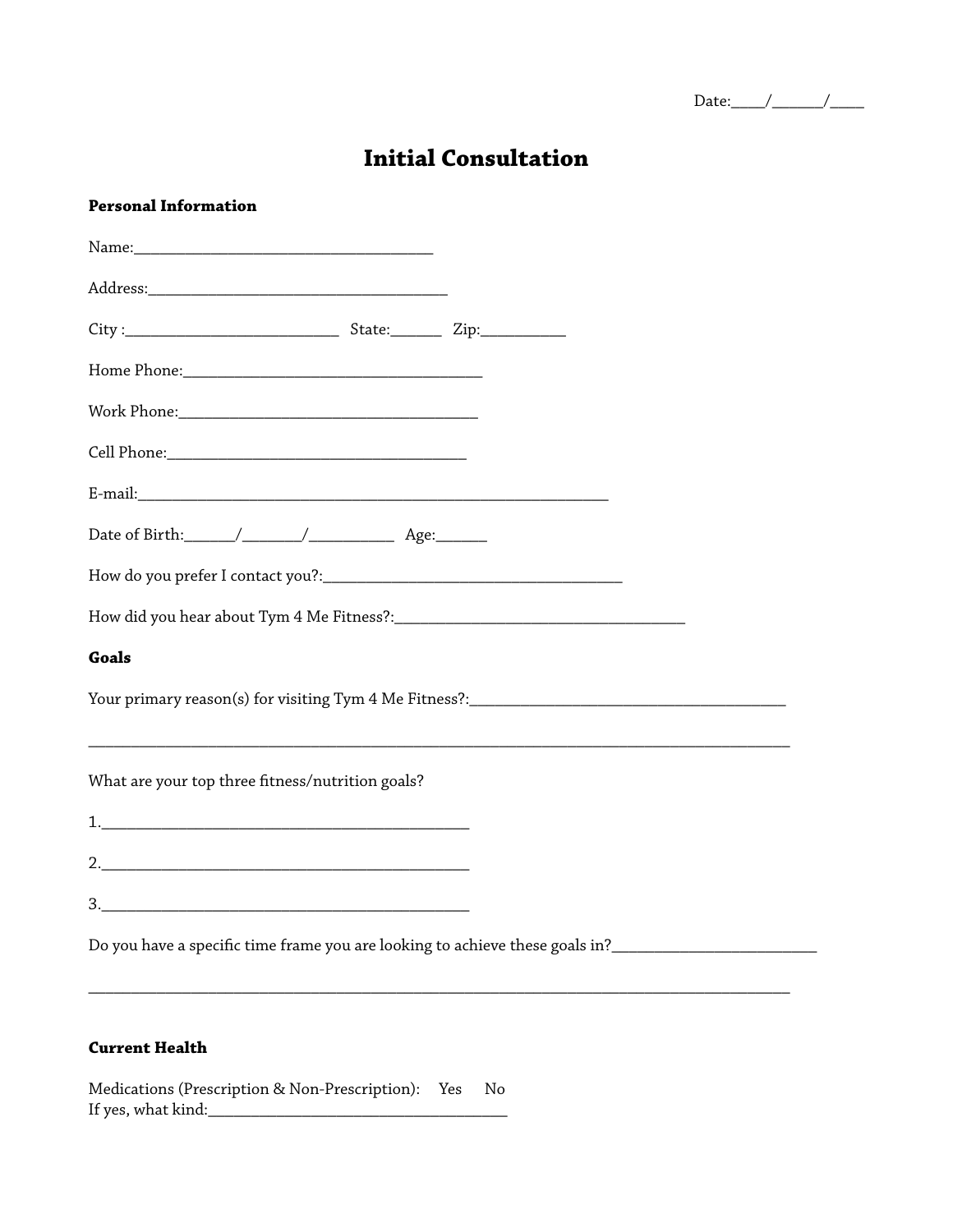Do any of your medications affect your ability to exercise or achieve fitness goals?:\_\_\_\_\_\_\_\_\_\_\_\_\_\_\_\_\_\_\_\_\_\_\_\_\_

| Asthma: Yes No                                                                                                                                                                                                                                                                                                                         |
|----------------------------------------------------------------------------------------------------------------------------------------------------------------------------------------------------------------------------------------------------------------------------------------------------------------------------------------|
| Heart History: Yes No                                                                                                                                                                                                                                                                                                                  |
| Surgery: Yes No                                                                                                                                                                                                                                                                                                                        |
| Arthritis: Yes No                                                                                                                                                                                                                                                                                                                      |
| <b>Previous Injuries</b>                                                                                                                                                                                                                                                                                                               |
|                                                                                                                                                                                                                                                                                                                                        |
|                                                                                                                                                                                                                                                                                                                                        |
|                                                                                                                                                                                                                                                                                                                                        |
|                                                                                                                                                                                                                                                                                                                                        |
|                                                                                                                                                                                                                                                                                                                                        |
|                                                                                                                                                                                                                                                                                                                                        |
|                                                                                                                                                                                                                                                                                                                                        |
| Circle any you have/had: Spinal Trauma/Tendonitis/Bursitis/Broken Bones/Joint Injuries                                                                                                                                                                                                                                                 |
| Has your doctor ever said that you have a heart condition and recommended only medically supervised<br>physical activity? Yes<br>No                                                                                                                                                                                                    |
| Do you frequently have pains in your chest when you perform physical activity? Yes<br>No                                                                                                                                                                                                                                               |
| No                                                                                                                                                                                                                                                                                                                                     |
| Do you lose your balance due to dizziness or do you ever lose consciousness?  Yes<br>No                                                                                                                                                                                                                                                |
| Do you have bone, joint, or any other head problem that causes you pain or limitations that must be addressed<br>when developing an exercise program (i.e. diabetes, osteoporosis, high blood pressure, high cholesterol,<br>arthritis, anorexia, bulimia, anemia, epilepsy, respiratory ailments, back problems, etc.)?     Yes<br>No |
| Are you pregnant now or have you given birth within the last 6 months?    Yes<br>No                                                                                                                                                                                                                                                    |
| Have you had a recent surgery? Yes<br>No                                                                                                                                                                                                                                                                                               |
| If you marked YES to any of the above, please elaborate below:_                                                                                                                                                                                                                                                                        |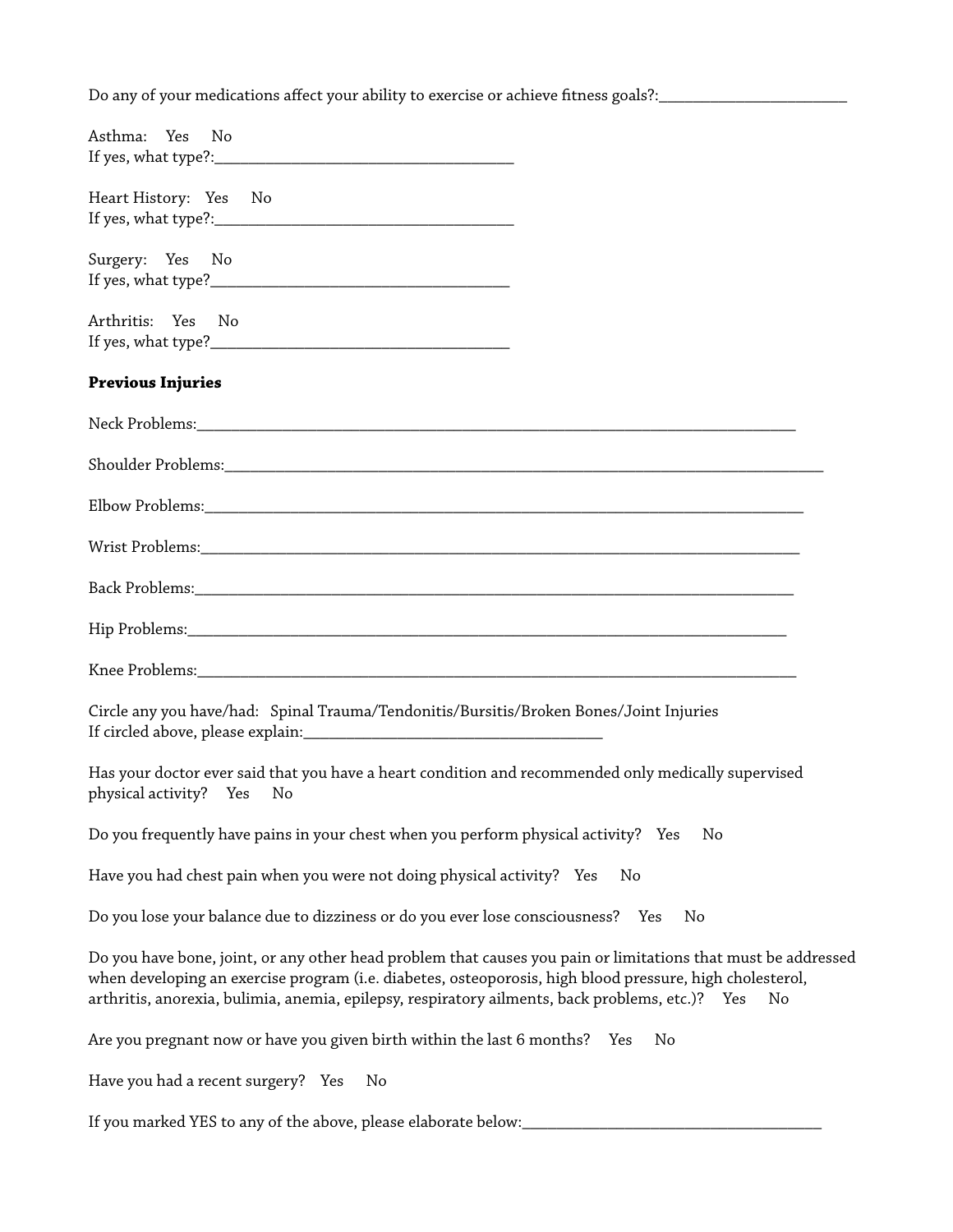#### **Lifestyle**

Do you smoke? Yes No If yes, how many a day/week?: Do you drink alcohol? Yes No If yes, how many glasses a week?: How many hours do you regularly sleep at night?:\_\_\_\_\_\_\_\_\_\_\_\_ Describe your job: Sedentary Active Physically Demanding Does your job require travel? Yes No On a scale of 1-10 how would you rate your stress level (1 = minimal 10=very high) List your three biggest sources of stress  $1$ .:  $2.:$ 3.:\_\_\_\_\_\_\_\_\_\_\_\_\_\_\_\_\_\_\_\_\_\_\_\_\_\_\_\_\_\_\_\_\_\_\_ Is anyone in your family overweight? Mother Father Brother/Sister Grandparent Were you an overweight child? Yes No If yes, at what age(s)?:\_\_\_\_\_\_\_\_\_\_\_\_\_ **Fitness History** When were you in the best shape of your life?:\_\_\_\_\_\_\_\_\_\_\_\_\_\_\_\_\_\_\_\_\_\_\_\_\_\_\_\_\_\_\_\_\_\_ Have you been exercising consistently for the past 3 months? Yes No When did you frst start thinking about getting in shape?:\_\_\_\_\_\_\_\_\_\_\_\_\_\_\_\_\_\_\_\_\_\_\_\_\_\_\_\_\_\_\_\_\_\_\_ What (if anything) stopped you in the past?:\_\_\_\_\_\_\_\_\_\_\_\_\_\_\_\_\_\_\_\_\_\_\_\_\_\_\_\_\_\_\_\_\_\_\_ On a scale of 1-10, how would you rate your present fitness level  $(1 = \text{Worst } 10 = \text{Best})$ ? **Nutrition**  On a scale of 1-10, how would you rate your nutrition (1=very poor 10=excellent)? How many times a day do you usually eat (including snacks)?:\_\_\_\_\_\_\_\_\_\_\_\_\_\_\_\_\_\_\_\_\_\_\_\_\_\_\_\_\_\_\_\_\_\_\_ Do you skip meals? Yes No Do you eat breakfast? Yes No Do you eat late at night? Sometimes Often Never What activities do you engage in while eating? (TV, Reading, etc.): \_\_\_\_\_\_\_\_\_\_\_\_\_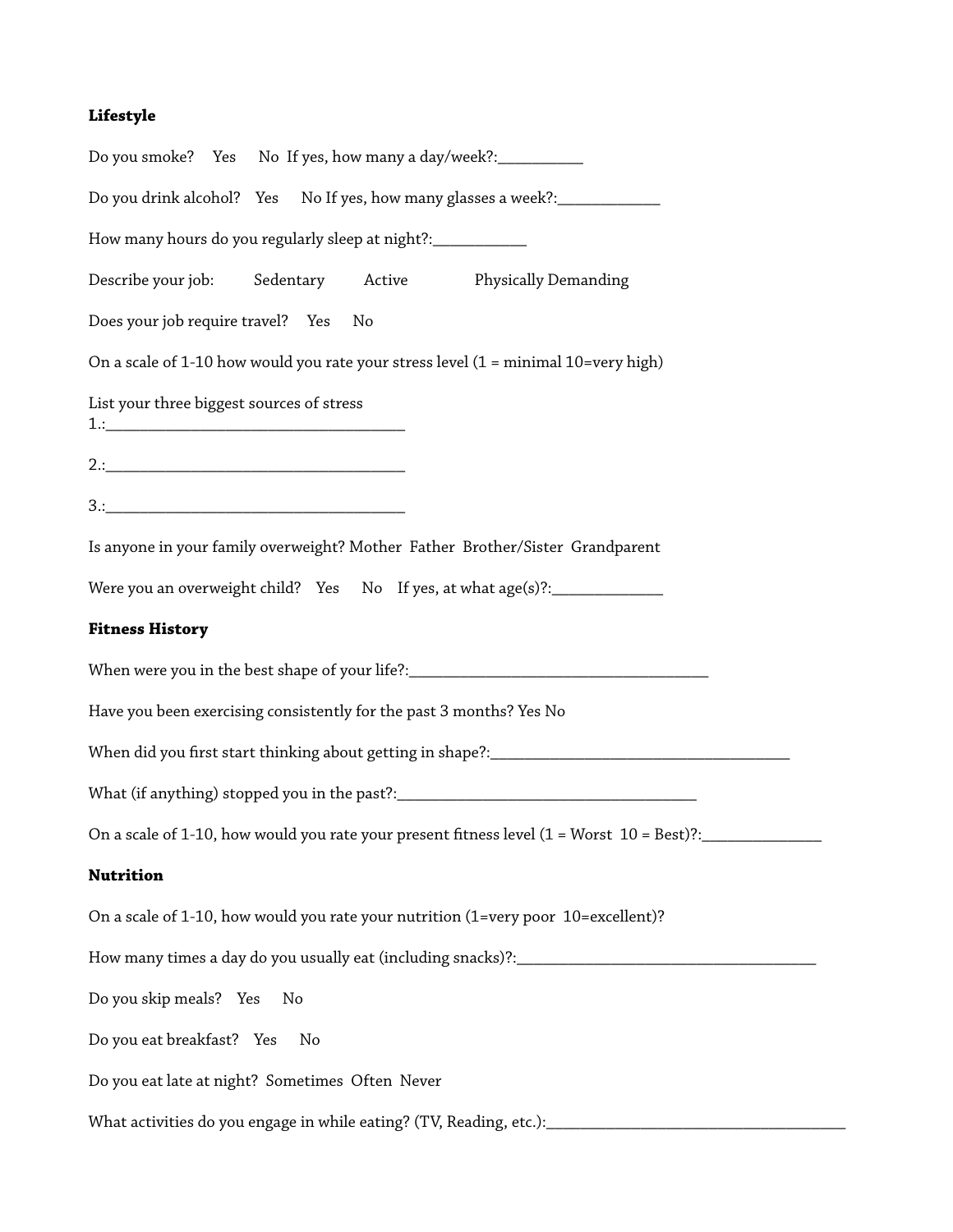| How many glasses of water do you consume daily?: ________________________________                                                         |       |                |                 |         |
|-------------------------------------------------------------------------------------------------------------------------------------------|-------|----------------|-----------------|---------|
| Do you feel drops in your energy levels throughout the day? Yes No If yes, when?:__________________                                       |       |                |                 |         |
|                                                                                                                                           |       |                |                 |         |
| Are you current or have you ever taken a multi vitamin or any other food supplements? Yes No                                              |       |                |                 |         |
|                                                                                                                                           |       |                |                 |         |
| At work or school, do you usually: Eat Out Bring food                                                                                     |       |                |                 |         |
|                                                                                                                                           |       |                |                 |         |
|                                                                                                                                           |       |                |                 |         |
| Do you do your own cooking? Yes No                                                                                                        |       |                |                 |         |
| Besides hunger, what other reason(s) do you eat?<br>Boredom<br>Social<br>Stressed                                                         | Tired | Depressed      | Happy           | Nervous |
| Do you eat past the point of fullness? Often Sometimes Never                                                                              |       |                |                 |         |
| Do you eat foods high in fat and sugar? Often Sometimes Never                                                                             |       |                |                 |         |
| List three areas of your nutrition you would like to improve:                                                                             |       |                |                 |         |
|                                                                                                                                           |       |                |                 |         |
|                                                                                                                                           |       |                |                 |         |
|                                                                                                                                           |       |                |                 |         |
| <b>Exercise</b><br>Skip to next section if you are presently inactive.                                                                    |       |                |                 |         |
| How often do you take part in physical exercise? 5-7x/week                                                                                |       | 3-4x/week      | $1-2x/$ wee $k$ |         |
| If your participation if lower than you would like it to be, what are the reasons?<br>Lack of Interest Illness/Injury Lack of Time Other: |       |                |                 |         |
| How long have you been consistently physically active for?                                                                                |       |                |                 |         |
| What activities are you presently involved in?<br>Cardio/Sports<br>Frequency/Week                                                         |       | Average Length | Easy/Mod/Hard   |         |
|                                                                                                                                           |       |                |                 |         |

\_\_\_\_\_\_\_\_\_\_\_\_\_\_\_\_\_\_\_\_\_\_\_\_\_\_\_\_\_\_\_\_\_\_\_\_\_\_\_\_\_\_\_\_\_\_\_\_\_\_\_\_\_\_\_\_\_\_\_\_\_\_\_\_\_\_\_\_\_\_\_\_\_\_\_\_\_\_\_\_\_\_\_\_\_\_\_\_\_\_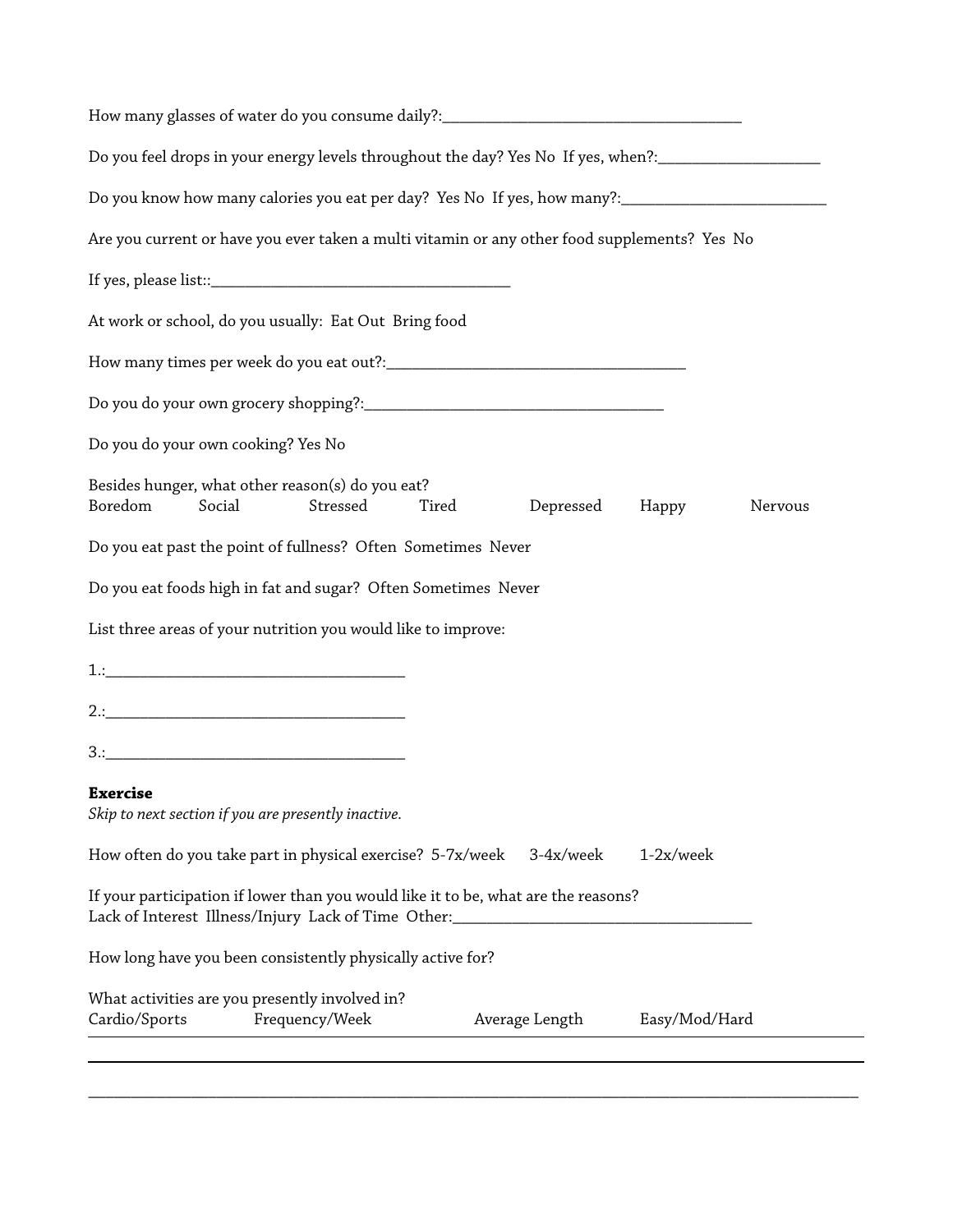| <b>Strength Training</b>                                                            | Frequency/Week                                      | Average Length                                                                                                                                                                       | Easy/Mod/Hard       |  |
|-------------------------------------------------------------------------------------|-----------------------------------------------------|--------------------------------------------------------------------------------------------------------------------------------------------------------------------------------------|---------------------|--|
|                                                                                     |                                                     |                                                                                                                                                                                      |                     |  |
| List exercises:                                                                     |                                                     |                                                                                                                                                                                      |                     |  |
| Stretching                                                                          | Frequency/Week                                      | Average Length                                                                                                                                                                       |                     |  |
|                                                                                     | Please circle all the activities that interest you: |                                                                                                                                                                                      |                     |  |
| <b>Aerobic Fitness Classes</b>                                                      |                                                     | Indoor Cycling                                                                                                                                                                       | Snowshoeing         |  |
| Baseball                                                                            |                                                     | Kayaking                                                                                                                                                                             | Soccer              |  |
| Basketball                                                                          |                                                     | Partner Training                                                                                                                                                                     | Swimming            |  |
| Boxing                                                                              |                                                     | Pilates                                                                                                                                                                              | Tennis              |  |
| <b>Cross Country Skiing</b>                                                         |                                                     | Private Personal Training                                                                                                                                                            | Triathlon           |  |
| Football                                                                            |                                                     | Racquetball                                                                                                                                                                          | Volleyball          |  |
| Golf                                                                                |                                                     | Rock Climbing                                                                                                                                                                        | Walking             |  |
| Group Personal Training                                                             |                                                     | Running                                                                                                                                                                              | Wallyball           |  |
| Hiking                                                                              |                                                     | Skiing                                                                                                                                                                               | White Water Rafting |  |
| Ice Skating                                                                         |                                                     | Snowboarding                                                                                                                                                                         | Yoga                |  |
| <b>Developing Your Fitness Program</b><br>Please circle how you prefer to exercise: |                                                     |                                                                                                                                                                                      |                     |  |
| Inside<br>Outside                                                                   |                                                     | Combination                                                                                                                                                                          |                     |  |
| Large Groups                                                                        | Small Groups                                        | Combination<br>Alone                                                                                                                                                                 |                     |  |
| Morning                                                                             | Afternoon                                           | Evening                                                                                                                                                                              |                     |  |
|                                                                                     |                                                     | Realistically, how often a week would you like to exercise? ____ x/week                                                                                                              |                     |  |
|                                                                                     |                                                     | Realistically, how much time would you like to spend during each exercise session?                                                                                                   |                     |  |
|                                                                                     |                                                     | What are the best days during the week for you to commit to your exercise program? M T W T F S                                                                                       | - S                 |  |
|                                                                                     |                                                     | If you could design your own exercise program, what would an ideal training week look like to you?<br>Please be specific. List your favorite activities, rest days, time spent, etc. |                     |  |
|                                                                                     |                                                     |                                                                                                                                                                                      |                     |  |
|                                                                                     |                                                     |                                                                                                                                                                                      |                     |  |
|                                                                                     |                                                     |                                                                                                                                                                                      |                     |  |
|                                                                                     |                                                     |                                                                                                                                                                                      |                     |  |
|                                                                                     |                                                     |                                                                                                                                                                                      |                     |  |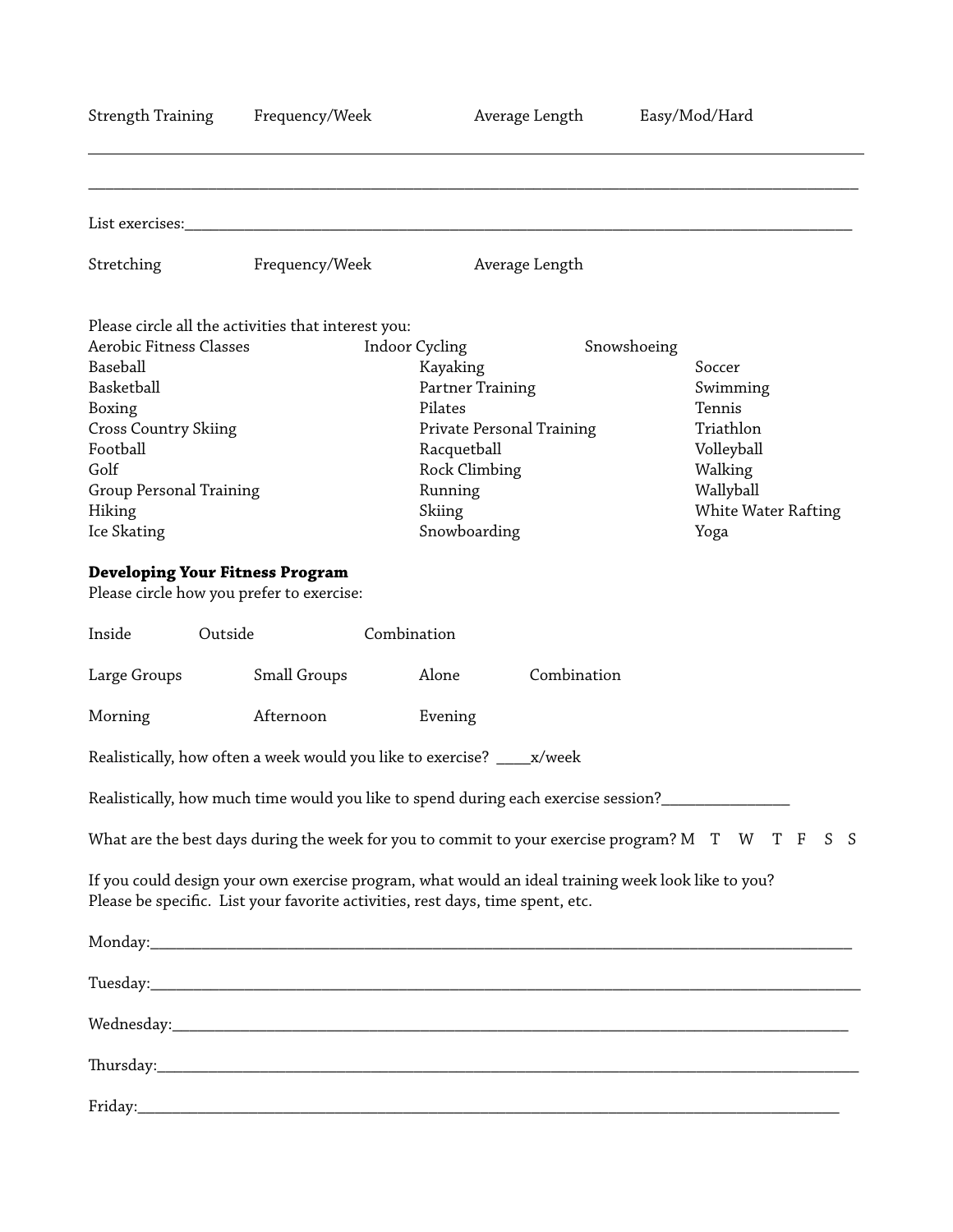Saturday: www.communications.communications.com

Sunday:\_\_\_\_\_\_\_\_\_\_\_\_\_\_\_\_\_\_\_\_\_\_\_\_\_\_\_\_\_\_\_\_\_\_\_\_\_\_\_\_\_\_\_\_\_\_\_\_\_\_\_\_\_\_\_\_\_\_\_\_\_\_\_\_\_\_\_\_\_\_\_\_\_\_\_\_\_\_\_\_\_\_

#### **Goal Setting**

How can Tym4Me Fitness help you? Please circle all that apply.

| Lose Body Fat               | Develop Muscle Tone |                      | Rehabilitate an Injury         |     | Nutrition Education |
|-----------------------------|---------------------|----------------------|--------------------------------|-----|---------------------|
| Start an Exercising Program |                     |                      | Design a More Advanced Program |     | Safety              |
| Sports Specific Training    |                     | Increase Muscle Tone |                                | Fun | Motivation          |

Other:\_\_\_\_\_\_\_\_\_\_\_\_\_\_\_\_\_\_

In order to increase your chances of being successful achieving your goals, a certain protocol should be followed. Please ensure all your goals are "SMART"

S = Specifc (Provide details, how long, how much, etc.) M=Measurable (How will you measure whether you've reached your goals) A=Attainable (Be realistic, set a smaller goals) R=Rewards-Based (Attach a reward to each goal) T=Time Frame (Set specifc dates for goals)

Please list in order of priority, the ftness goals you would like achieve in the next 3-12 months?

| <u>.</u> . |  |
|------------|--|
| n<br>J.    |  |

How will you feel once you've achieved these goals? Be Specifc.

Where do you rate health in your life? Low Priority Medium Priority High Priority

How committed are you to achieving your ftness goals? Very Semi Not Very

What do you think the most personal thing your Personal Trainer can do to help you achieve your ftness  $\text{goals?}$ 

\_\_\_\_\_\_\_\_\_\_\_\_\_\_\_\_\_\_\_\_\_\_\_\_\_\_\_\_\_\_\_\_\_\_\_\_\_\_\_\_\_\_\_\_\_\_\_\_\_\_\_\_\_\_\_\_\_\_\_\_\_\_\_\_\_\_\_\_\_\_\_\_\_\_\_\_\_\_\_\_\_\_\_\_\_\_\_\_\_\_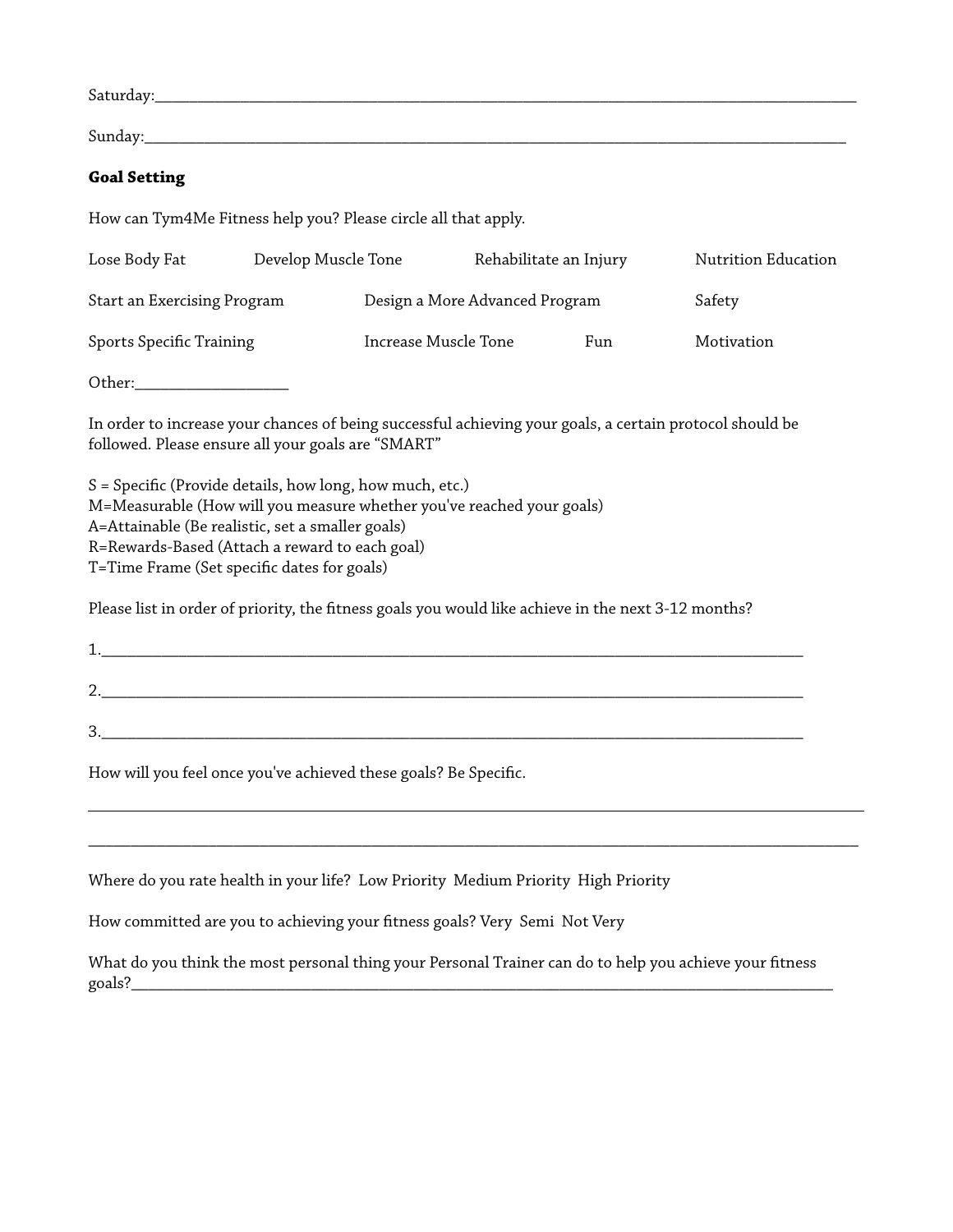# Cancellation Policy

Our primary goal is provide the best possible service to our clientele. In order to accomplish this goal, our company works on an appointment-based schedule to allow you the private and individualized time required for your personal training session.

Because of this schedule, it is important that clients provide their trainer with the proper notice when they need to cancel an appointment. This means a cancellation shouls be made at least 12 hours before the schedule appointment. Failure to cancel a training session within the time stated above will result in the client being charged for that session.

We understand that in times of emergencies and illness this is not always possible. Circumstances such as these will be taken into consideration.

I have read the above policy and agree to its terms as it applies to my personal training package and trainer.

Signed:

Print Name:\_\_\_\_\_\_\_\_\_\_\_\_\_\_\_\_\_\_\_\_\_\_\_\_\_\_\_\_\_\_\_\_\_\_

Date:\_\_\_\_\_\_\_\_\_\_\_\_\_\_\_\_\_\_\_\_\_\_\_\_\_\_\_\_\_\_\_\_\_\_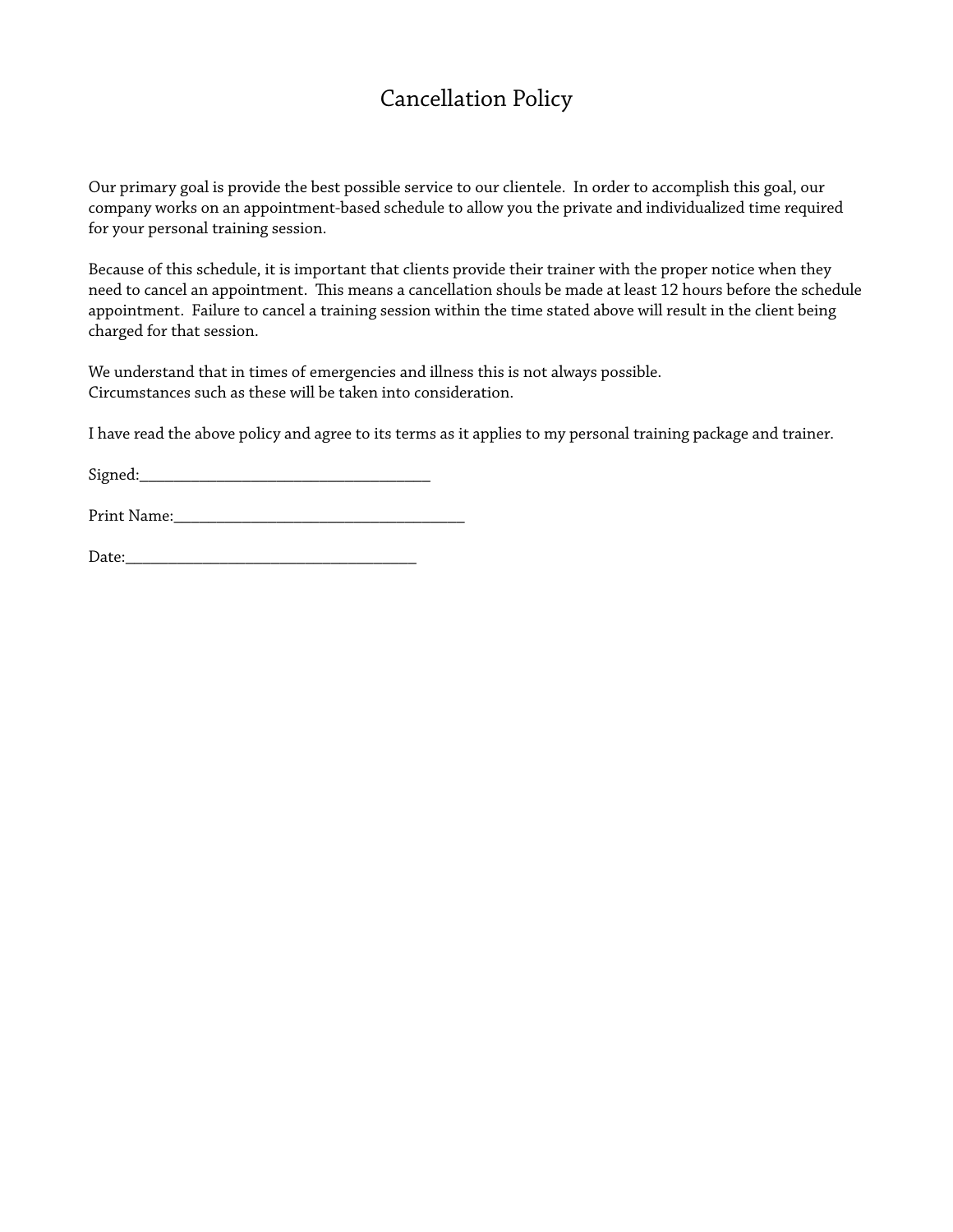### Waiver and Release of Liability

I, \_\_\_\_\_\_\_\_\_\_\_\_\_\_\_\_\_\_\_\_\_\_\_\_\_\_\_\_\_\_\_\_, intending to be legally bound, and recognizing the danger involved in physical exercise, do agree as follow:

In consideration for the services rendered by Tym 4 Me Fitness in the establishment of a personal training physical ftness program for my beneft, I agree to waive any rights ,claims, or damages for injuries which may occur as a result of my participation in said ftness/nutrition program.

I understand that Tym 4 Me Fitness is a personal training company and not a medical doctor, and that they will in fact be relying on my representations and disclosures regarding my health and physical condition.

I also do not hold aforementioned institutions liable for any personal injuries, bodily injuries, or property damage while going to and from the aforementioned property.

Signed:\_\_\_\_\_\_\_\_\_\_\_\_\_\_\_\_\_\_\_\_\_\_\_\_\_\_\_\_\_\_\_\_\_\_

Print Name:\_\_\_\_\_\_\_\_\_\_\_\_\_\_\_\_\_\_\_\_\_\_\_\_\_\_\_\_\_\_\_\_\_\_

Date:\_\_\_\_\_\_\_\_\_\_\_\_\_\_\_\_\_\_\_\_\_\_\_\_\_\_\_\_\_\_\_\_\_\_